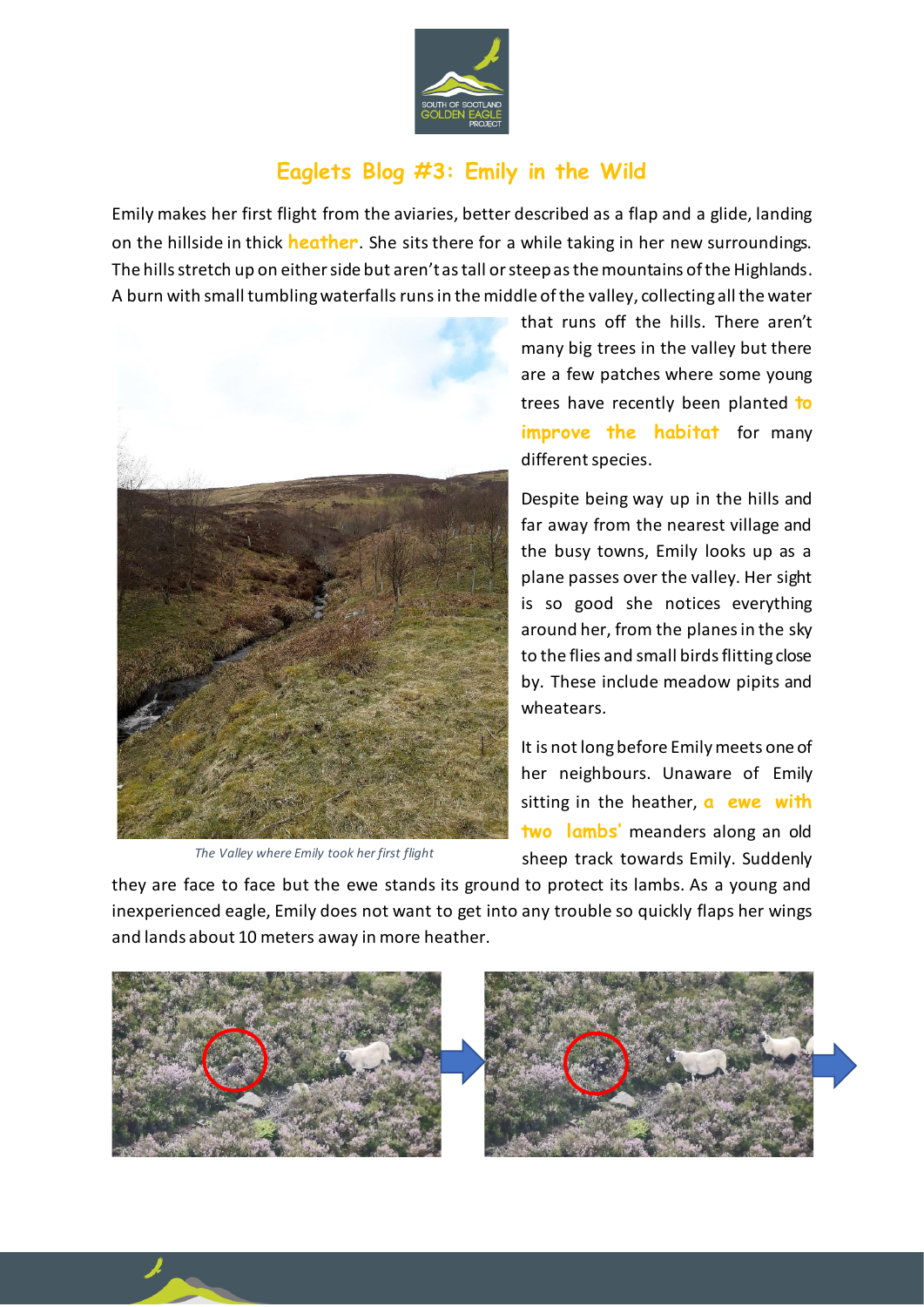



It takes Emily a couple of days to settle into her new home. During this time, she is **exercising her wings** and building up the strength to fly higher and for longer. She also has to get used to the winds and how they can help her to fly using less energy.

It is important Emily learns quickly as it is much safer for her to **perch up in a tree** than on the ground. Despite being a fierce predator at the **top of the food chain**, young eagles are at risk from other predators such as **foxes, badgers and even other eagles**!



*Emily at the feeding station*

All the exercise and practice takes a lot of effort and Emily needs to find food. As part of the project to help the golden eagles thrive in the south of Scotland, Eagle Officer, John has been putting food out for them at special eagle feeding stations.

Once Emily gets high enough, it doesn't take her long to spot the food. Her first meal outside of the aviary consists of some

**rabbit and a crow**. She eats quickly, filling her crop which is an expandable muscle at the top of her chest where she can store food to digest later.

Check back soon to learn about Emily's further adventures as she explores far and wide.

In the meantime, have a go at the quiz and why not come up with your own story for Emily. If you send it to us, we will feature it on our blog and send you an Emily the Eagle pin badge!